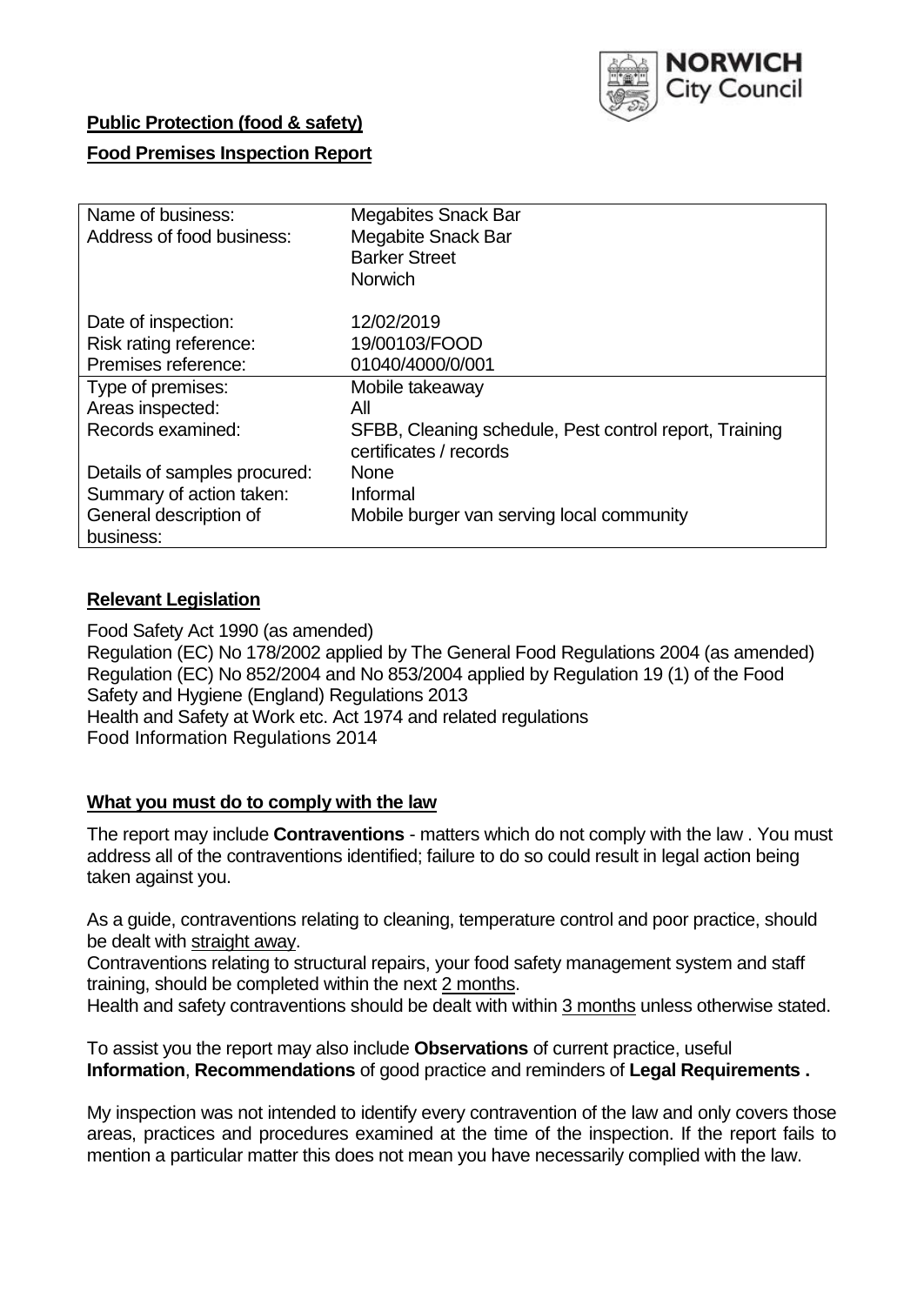# **FOOD SAFETY**

# **How we calculate your Food Hygiene Rating:**

The food safety section has been divided into the three areas which you are scored against for the hygiene rating: 1. food hygiene and safety procedures, 2. structural requirements and 3. confidence in management/control procedures. Each section begins with a summary of what was observed and the score you have been given. Details of how these scores combine to produce your overall food hygiene rating are shown in the table.

| <b>Compliance Area</b>                     |          |    |                | <b>You Score</b> |           |    |           |    |                |  |  |
|--------------------------------------------|----------|----|----------------|------------------|-----------|----|-----------|----|----------------|--|--|
| Food Hygiene and Safety                    |          |    |                | 0                | 5.        | 10 | 15        | 20 | 25             |  |  |
| <b>Structure and Cleaning</b>              |          |    | $\overline{0}$ | 5                | 10        | 15 | 20        | 25 |                |  |  |
| Confidence in management & control systems |          |    | $\overline{0}$ | 5                | 10        | 15 | 20        | 30 |                |  |  |
|                                            |          |    |                |                  |           |    |           |    |                |  |  |
| <b>Your Total score</b>                    | $0 - 15$ | 20 | $25 - 30$      |                  | $35 - 40$ |    | $45 - 50$ |    | > 50           |  |  |
| Your Worst score                           | 5        | 10 | 10             |                  | 15        |    | 20        |    |                |  |  |
|                                            |          |    |                |                  |           |    |           |    |                |  |  |
| <b>Your Rating is</b>                      | 5        | 4. | 3              |                  | 2         |    |           |    | $\overline{0}$ |  |  |

Your Food Hygiene Rating is 5 - a very good standard



# **1. Food Hygiene and Safety**

Food Hygiene standards are excellent. You demonstrated full compliance with legal requirements. You have safe food handling practices and procedures and all the necessary control measures to prevent cross-contamination are in place. **(Score 0)**

### Contamination risks

**Observation** I was pleased to see you were able to demonstrate effective controls to prevent cross-contamination.

### Hand-washing

**Observation** I was pleased to see hand washing was well managed.

### Personal Hygiene

**Observation** I was pleased to see that standards of personal hygiene were high.

**Recommendation** staff wear hats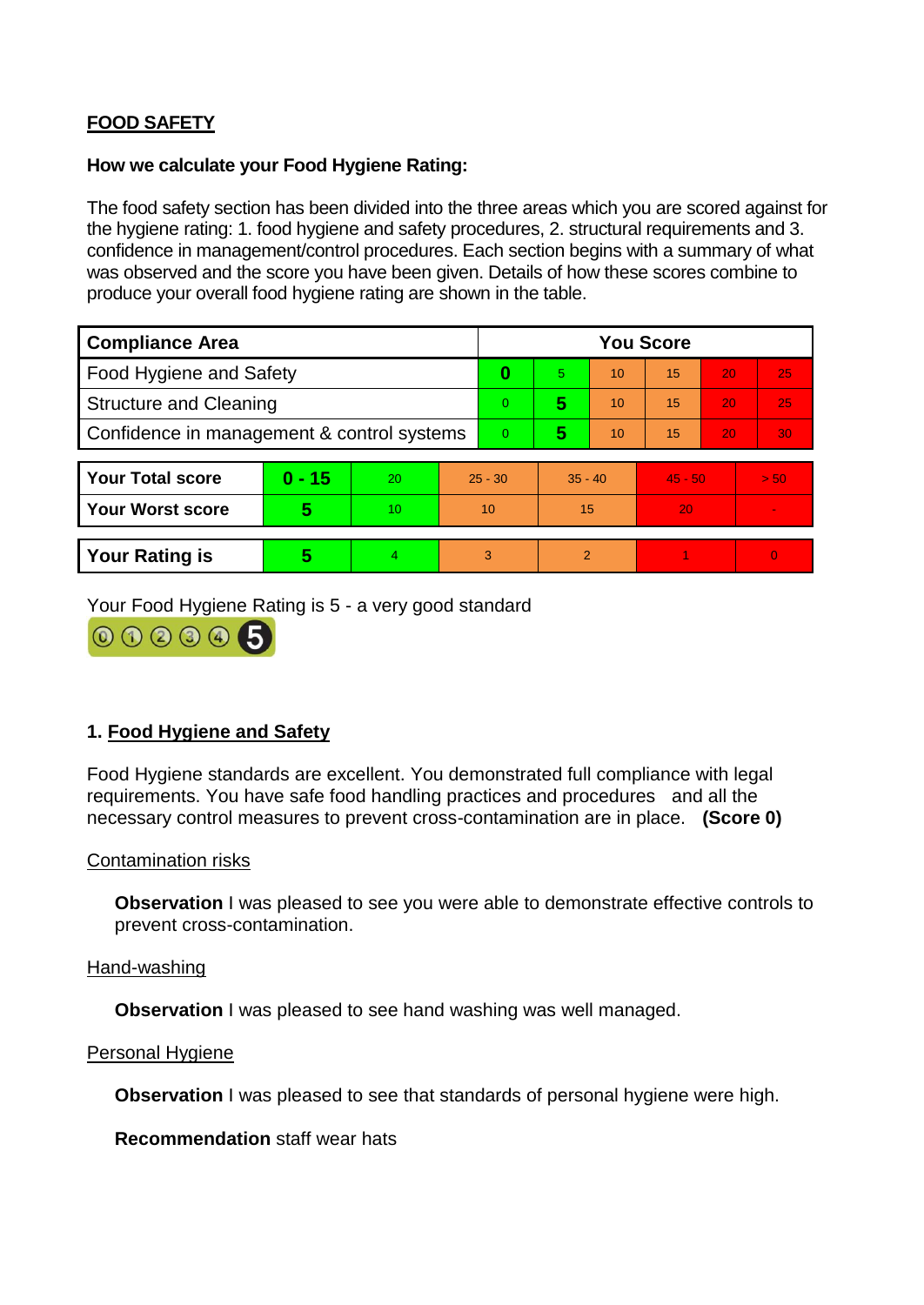# Temperature Control

**Observation** I was pleased to see you were able to limit bacterial growth and/or survival by applying appropriate temperature controls at points critical to food safety and that you were monitoring temperatures.

# **2. Structure and Cleaning**

The structure facilities and standard of cleaning and maintenance are all of a good standard and only minor repairs and/or improvements are required. Pest control and waste disposal provisions are adequate. The minor contraventions require your attention. **(Score 5)**

## Cleaning of Structure

**Contravention** The following items were dirty and require more frequent and thorough cleaning:

• hinges to base units under wash up sink

**Contravention** The following items could not be effectively cleaned and must be covered or made non-absorbent:

• small wood supports to bread roll unit

**Observation** The kitchen had been well maintained and the standard of cleaning was good.

### Cleaning Chemicals / Materials / Equipment and Methods

**Observation** I was pleased to see that the premises was kept clean and that your cleaning materials, methods and equipment were able to minimise the spread of harmful bacteria between surfaces.

#### **Maintenance**

**Contravention** The following had not been suitably maintained and must be repaired or replaced:

damaged/chipped shelving to base units

**Information** You informed that the mobile is to have a full refit in next few weeks

### Pest Control

**Observation** I was pleased to see that the premises was proofed against the entry of pests and that pest control procedures were in place.